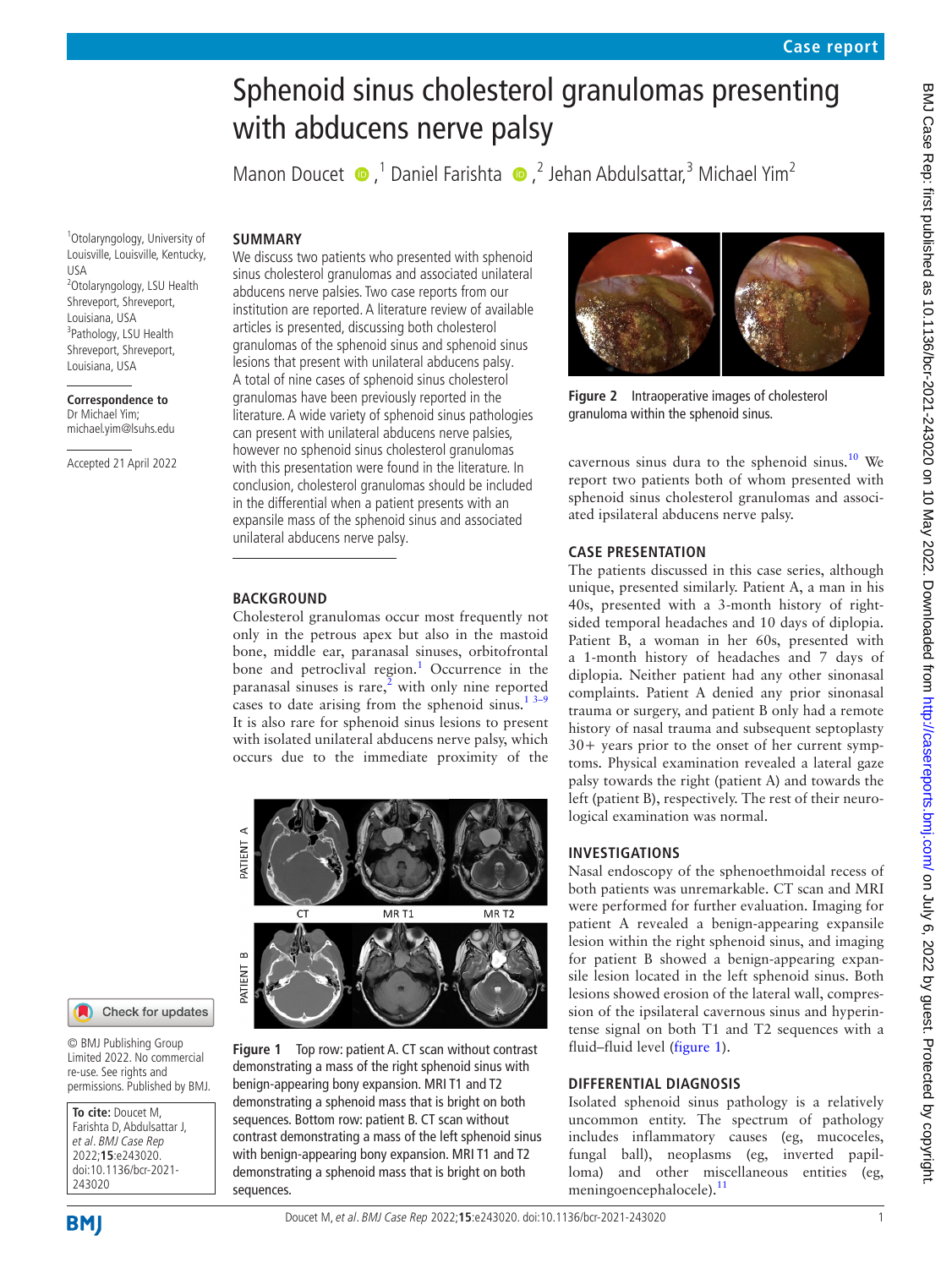

<span id="page-1-0"></span>**Figure 3** (A) H&E stain at  $10 \times$  microscopic power of the cystic wall mass. The tissue section demonstrates a fibrous cystic wall with abundant needle-shaped cholesterol clefts and a few irregularly shaped crystals admixed with lipid and haemosiderin-laden macrophages. (B) Diff Quik stain at 20× microscopic power of intraoperative smear preparation of surgically drained cystic content showing multinucleated giant cells in a foamy-lipid background. (C) Diff Quik stain at 10× microscopic power of intraoperative cystic content showing irregularly shaped angulated crystals. (D) Diff Quik stain at 20× microscopic power of intraoperative cystic content showing cholesterol crystals in greater detail.

In order to narrow this differential diagnosis, imaging such as CT scan and MRI are indicated. In our patients, this imaging revealed a benign appearing homogenous expansile mass on CT imaging, with hyperintense signal on both MRI T1 and T2 sequences. Classically, an isolated skull base mass with hyperintense signal on both T1 and T2 sequences is indicative of cholesterol granulomas, however other considerations would include spontaneous organising haematoma or a mucocele with high protein content. The final diagnosis can be supported by intraoperative appearance of the mass and results of pathological examination.

# **TREATMENT**

Given the new onset cranial neuropathy with worsening symptoms, surgery was performed for both diagnostic and therapeutic purposes. Wide sphenoidotomies were performed (right sided for patient A and left sided for patient B) revealing a cyst contained within the sphenoid and frank cholesterol crystals were visible in yellow-green fluid filling the lesion [\(figure](#page-0-1) 2). Pathology obtained intraoperatively confirmed abundant cholesterol clefts, fibrous capsules with embedded inflammatory cells and multinucleated

giant cells in a foamy-lipid background ([figure](#page-1-0) 3). The cysts were widely marsupialised into the nasal cavity.

#### **OUTCOME AND FOLLOW-UP**

Both patients' diplopia and headaches improved significantly in the immediate postoperative period, with complete resolution of diplopia by 48 hours following surgery. Surveillance endoscopy at 6months postoperatively for both patients showed patent, although partially scarred down, sphenoid ostia.

## **DISCUSSION**

Cholesterol granulomas are expansile, cystic lesions. Two hypotheses exist for their pathogenesis.<sup>12</sup> Both hypotheses agree that blood enters a mucosalised space, and the cholesterol crystals that result from the anaerobic breakdown of blood create a foreign body giant cell reaction. This results in the formation of a cyst. The first hypothesis proposes that the negative pressure in the mucosalised space is the original cause of the bleeding. The second hypothesis is that exposed bone marrow is the cause of the bleeding, due to an osseous dehiscence between the bone and a pneumatised air cell. Review of both patients presented here did not reveal an obvious origin of the cholesterol granuloma. Both patients' contralateral sphenoid sinuses were unremarkable and their petrous apices were not pneumatised.

While cholesterol granulomas typically occur in the mastoid portion of the temporal bone, the paranasal sinuses are a rare but possible location for these lesions. Durgam and Batra conducted a systematic review in 2012 of cholesterol granulomas occurring in the paranasal sinuses, revealing a total of  $135$  cases.<sup>[2](#page-3-1)</sup> The most common presenting symptom was related to the orbit, with 89 (66%) reporting retro-orbital pain, visual changes, proptosis or globe deviation. Only three cases (0.2%) were located within the sphenoid sinus. Our updated literature review yielded nine total case reports of sphenoid sinuses cholesterol granulomas, underlining the paucity of this specific location for these cysts.<sup>1 3-9</sup> A summary of the available literature is presented in [table](#page-1-1) 1. Patients presented with a variety of symptoms including compressive optic neuropathy, headaches/migraines, nasal drainage and syncope. Most patients had erosion of the sphenoid sinus due to expansion of the mass. All patients underwent endoscopic resection and had resolution of all or most of their symptoms.

Interestingly, both of our patients presented with headaches and isolated unilateral abducens nerve palsy. Sphenoid sinus masses can present with a variety of cranial neuropathies, including unilateral abducens nerve palsy. This is thought to occur due to the proximity of the cavernous sinus dura to the sphenoid sinus and the expansile features of some masses.[10](#page-3-2) There are reports of

<span id="page-1-1"></span>

| Summary of literature discussing sphenoid sinus cholesterol granulomas<br>Table 1 |             |               |                                                                    |                                      |                                                 |
|-----------------------------------------------------------------------------------|-------------|---------------|--------------------------------------------------------------------|--------------------------------------|-------------------------------------------------|
| Author/s                                                                          | Age (years) | Sex           | <b>Presenting symptoms</b>                                         | Erosion of a sphenoid sinus wall?    | <b>Resolution of symptoms</b><br>after surgery? |
| Chen and Wang <sup>1</sup>                                                        | 50          | M             | Headache, tinnitus, nasal obstruction, nasal discharge             | Yes, lateral                         | Yes                                             |
| Hwang et $a^3$                                                                    | 56          | M             | Optic neuropathy                                                   | Yes, lateral and anterior            | Yes                                             |
| Ahmed <i>et</i> $aI^4$                                                            | 48          | M             | Optic neuropathy                                                   | Yes                                  | Not specified                                   |
| Pehere et al <sup>5</sup>                                                         | 46          | F             | Optic neuropathy, headache                                         | No                                   | Yes                                             |
| Weiland and<br>Aygun <sup>b</sup>                                                 | 72          | M             | None                                                               | Yes, inferiorly and laterally        | Remained asymptomatic                           |
| Kang et al'                                                                       | 78          | M             | Facial pain, headache and toothache                                | Yes. lateral wall                    | Not specified                                   |
| Pou et $a^8$                                                                      | 30          | M             | Visual changes, gait instability, headache and nasal<br>congestion | Yes, lateral wall                    | Yes                                             |
| Kim et al <sup>9</sup>                                                            | 67          | M             | Syncope                                                            | Case 1. Yes, only partial            | Yes                                             |
|                                                                                   | 49          | Not specified | Visual changes, headache                                           | Case 2. Yes, posterior wall and roof | Yes                                             |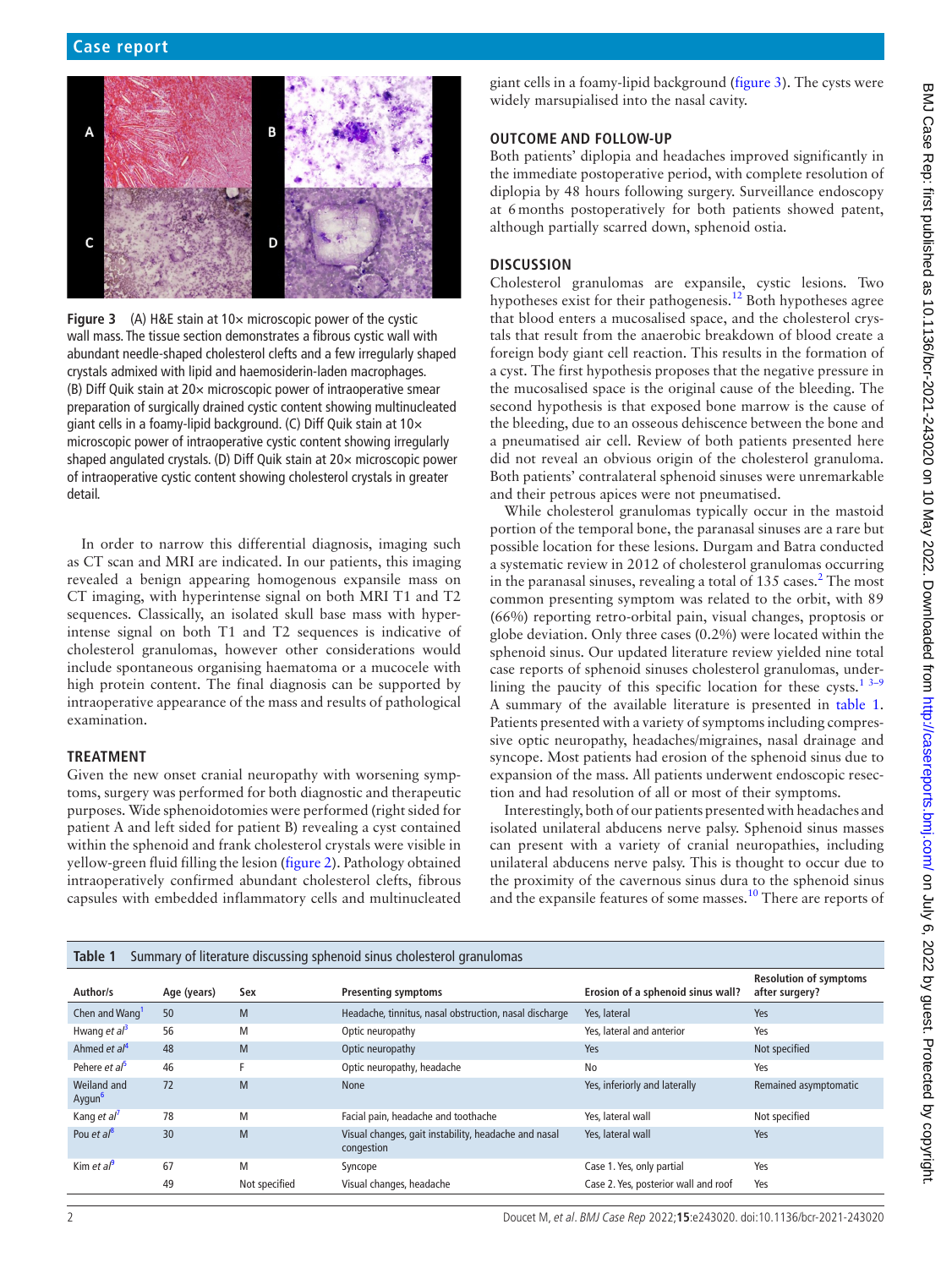# **Patient's perspective**

When asked to give my perspective on this whole sinus thing I thought, 'Do you all really want me to do that? I can be rather chatty without a filter but I will do the best I can'. The best part of the whole thing was the doctor. He did a great job of explaining things to me and calming my nerves from start to the end.

This whole thing started with sinus headaches. Nothing over the counter seemed to help so I just lived with it. (I am the poster child for pain tolerance.) I knew something was wrong when I almost rear ended a vehicle while driving to work one day. I experienced double vision for the first time. It was bad enough that I had to get one of my sons to drive me to work for a week. When it did not clear up in a couple of days it scared me. I immediately thought this cannot be good. There has to be a tumour or something to make me have double vision.

After seeing my general practitioner (GP), he ordered an MRI and it showed there was some sort of mass possibly pressing on my optic nerve in my left sphenoid sinus cavity. He sent me to a neurosurgeon. He told me enough stuff to scare the stew out of me when he explained all the scenarios. He is the one who referred me to the doctor because he thought it was more of an ear, nose, and throat (ENT) problem.

I saw the doctor on a Tuesday and everything was set in motion to get this growth out of my head on Friday (of the same week). Now I was preparing for what I thought was going to be the removal of a tumour that was in close proximity to my pituitary gland and all the things that could possibly go wrong with nicking that during surgery. I was literally prepared to die. Oh yeah, did I mention that we were in the midst of a global pandemic and that the hospital I was having the surgery in was the hospital where they sent people from all over the state with COVID-19 when other hospitals had done all they could for them.

I arrived at the hospital prepared for surgery scheduled for 10:00 trusting that everything was going to be ok. When I woke up in a recovery room, I immediately thanked God that I was alive and then started to see if I was normal (or normal for me) and had control of all my faculties. I was never so happy to have been told that what we thought was a tumour was a cyst, a cholesterol granuloma at that. I was told that it is very rare.

When I sat up in the bed, a bunch of blood and other disgusting stuff came pouring out of my nose. I called the nurse's station for help and they took care of it. I looked surprisingly good for what I was told they did to me. My left nostril felt like a complete football game had been played in it the night before but the pain was not unbearable.

The thing that I was most thankful for was I was not experiencing double vision any more. I was told pre surgery that it may or may not clear up depending on the damage that had been done. I have not experienced any double vision since the surgery either. I still have some drainage, not as much, and not every day. I am ok with that too. If it is draining it does not stop.

Another thing I am thankful for is I did not experience any pain with this surgery. My nose was sore but I think that was to be expected. I did get my prescriptions filled just in case but I threw the pain pills away. I still experience a sinus headache occasionally but this is Louisiana. Everyone has sinus headaches. My smell has also improved. I can smell things now that I had not realised I was not smelling. Do not know if that is psychological or not?

Continued

# **Patient's perspective Continued**

My life is pretty much back to normal (or as normal as it can be). I am not going to let it slow me down. I have got things to do, places to go and people to see.

# **Learning points**

- ► Sphenoid sinus cholesterol granulomas should be included in the differential when patients present with isolated abducens nerve palsy in the setting of an expansile lesion within the ipsilateral sphenoid sinus.
- $\blacktriangleright$  Characteristic imaging findings can include erosion of the lateral wall, compression of the ipsilateral cavernous sinus and hyperintense signal on both T1 and T2 sequences with a fluid–fluid level.
- ► Wide surgical drainage is the recommended management of these lesions, and most patients have resolution of their primary presenting symptoms following surgical intervention.

isolated unilateral abducens nerve palsies arising due to sphenoid sinus masses with a variety of pathologies. These include plasma cell leukemias,  $^{13}$ <sup>14</sup> mucoceles,  $^{15-18}$  giant cell tumours,  $^{10}$  19<sup>-</sup> gastric cancer metastasis,<sup>20</sup> aspergilloma,<sup>21</sup> lymphoma,<sup>[22](#page-3-16)</sup> bronchogenic carcinoma metastasis,<sup>[23](#page-3-17)</sup> primary sphenoid sinus tumours,<sup>23</sup> inverted papilloma, $^{24}$  $^{24}$  $^{24}$  and plasma cell granuloma.<sup>25</sup>

Typical radiographic finding of cholesterol granulomas can be very helpful in narrowing a differential diagnosis. Classically, characteristic MRI findings of cholesterol granulomas are high-intensity signals on both T1-weighted and T2-weighted imaging. This is due to the presence of paramagnetic methaemoglobin accumulation peripherally, from the breakdown of blood products.<sup>[2](#page-3-1)</sup> Characteristic CT findings of cholesterol granulomas include a homogenous, well-circumscribed and opacified paranasal sinus, with accompanying bone erosion.<sup>2</sup>

Classically, the pathology observed in cholesterol granulomas has been described as plasma cells, foamy histiocytes, multinucleated giant cells and cholesterol clefts. Deposited haemosiderin and other blood products are also observed. On gross examination, a cholesterol granuloma consists of a viscous brown or yellow fluid surrounded by a fibrous capsule embedded with inflammatory cells.

Surgical drainage is typically indicated for cholesterol granulomas in order to resolve or improve the symptoms caused by the expansile mass. Careful reviewing of imaging prior to surgery is advised as the expansive properties of the mass often distort anatomy. Considerations during surgery include the proximity of the sinuses to adjacent vital structures such as the optic nerves, the internal carotid arteries and the orbits. Wide openings to the involved sinuses should be achieved as considerable postoperative scarring is expected. Recurrence in the paranasal sinuses is rare and surgery is an effective treatment as most patients have resolution of their primary presenting symptoms.<sup>[2](#page-3-1)</sup>

In summary, we are reporting two unique presentations of isolated lateral rectus weakness and diplopia arising from a sphenoid sinus cholesterol granuloma. While rare, sphenoid sinus cholesterol granulomas should be included in the differential when patients present with isolated abducens nerve palsy in the setting of an expansile lesion within the ipsilateral sphenoid sinus.